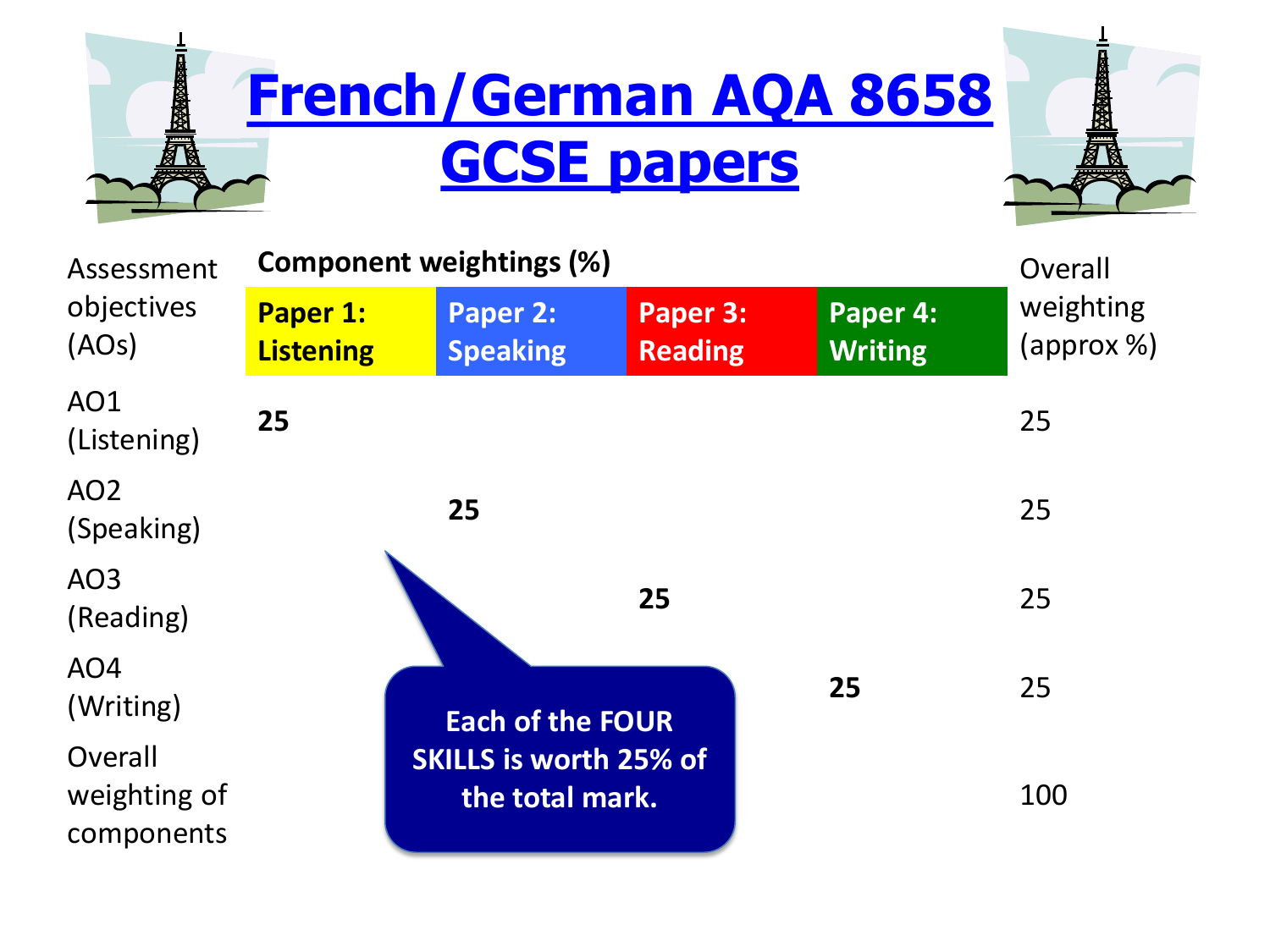#### **Content**

**Theme 1: Identity and culture Topic 1: Me, my family and friends Topic 2: Technology in everyday life Topic 3: Free-time activities Topic 4: Customs and festivals in French-speaking countries/communities**

**Theme 2: Local, national, international and global areas of interest Topic 1: Home, town, neighbourhood and region Topic 2: Social issues Topic 3: Global issues Topic 4: Travel and tourism**

**Theme 3: Current and future study and employment Topic 1: My studies Topic 2: Life at school/college Topic 3: Education post-16 Topic 4: Jobs, career choices and ambitions**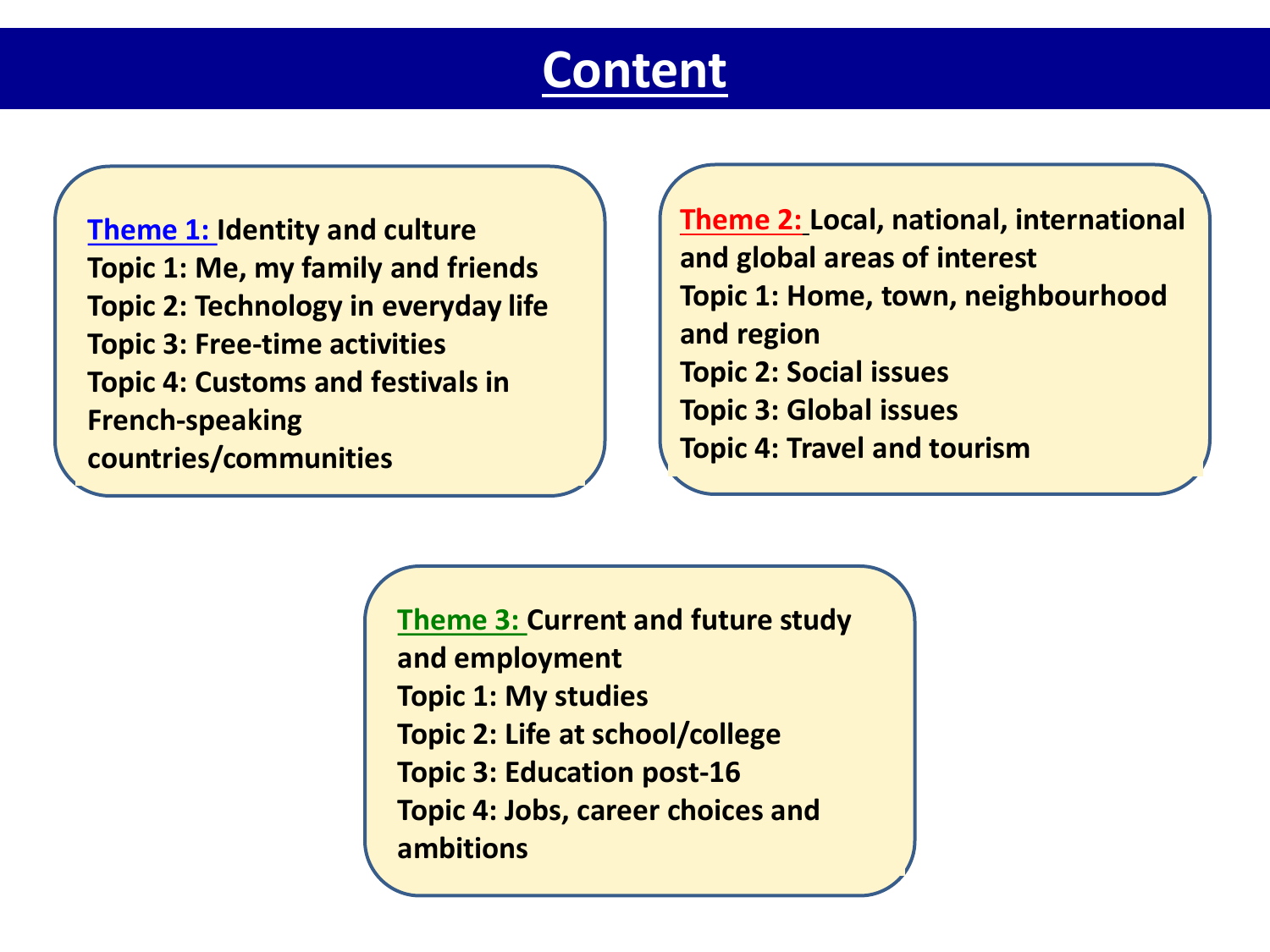**Students may be entered for either Foundation Tier or Higher Tier** *but* **they will be entered at the same tier for all four skills (Listening, Speaking, Reading, Writing).**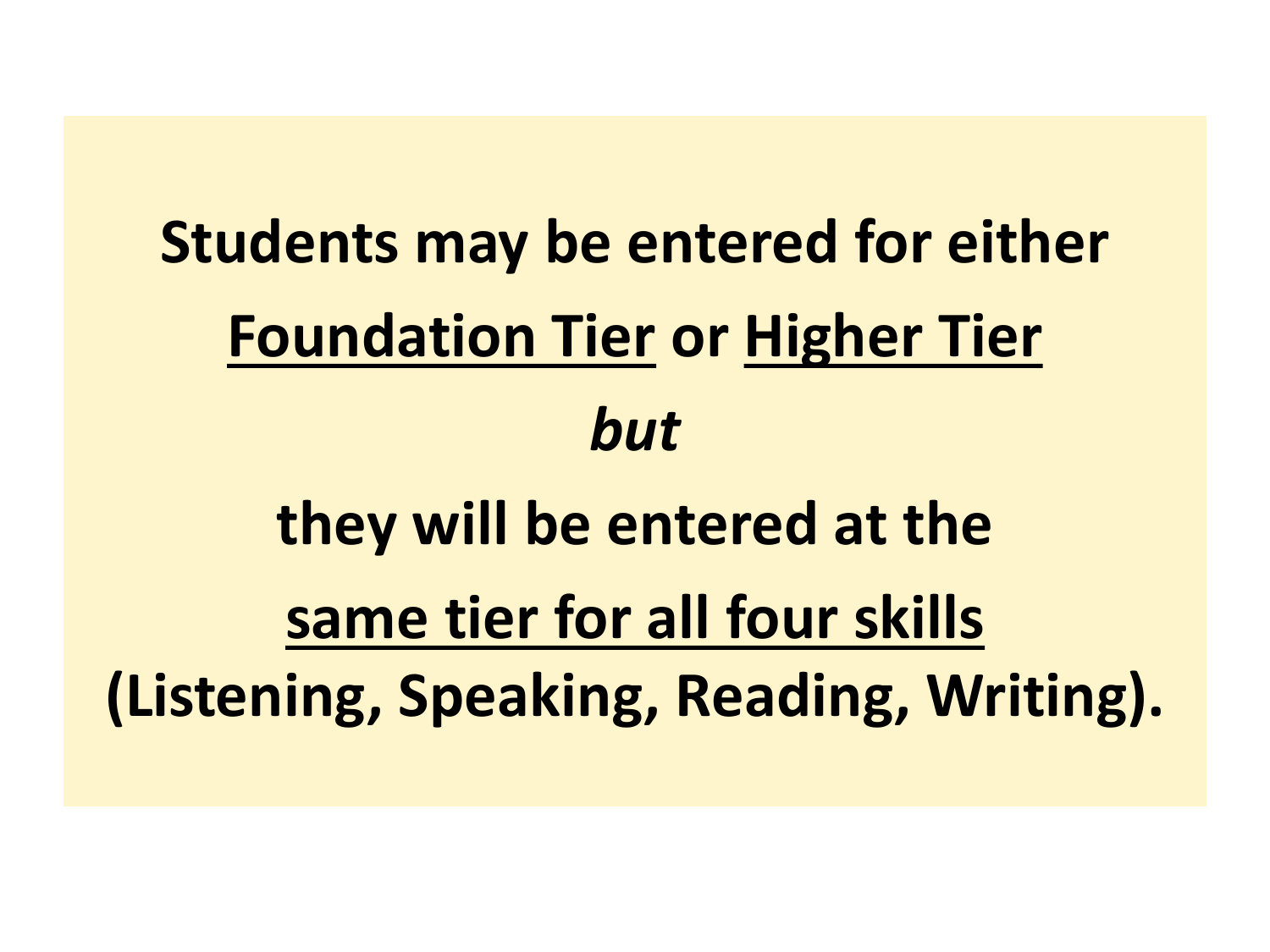# **Listening**

**Foundation Tier** 40 marks; 35 minutes (including 5 minutes' reading time)

### **Higher Tier** 50 marks; 45 minutes (including 5 minutes' reading time)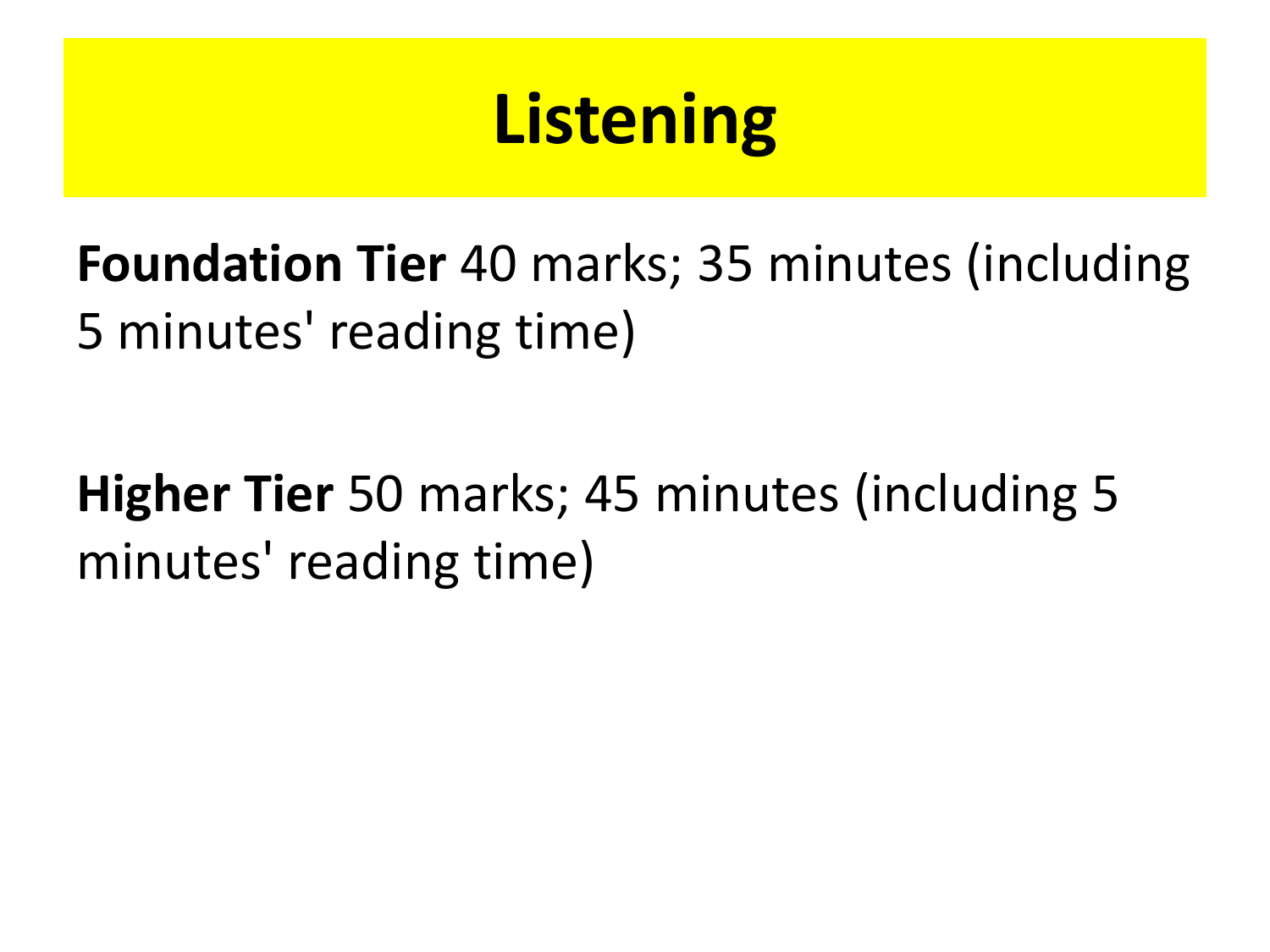## **Speaking**

#### **Foundation Tier and Higher Tier**

- 60 marks
- Foundation Tier: students will attend one session of 7–9 minutes (and supervised preparation time of approximately 10–12 minutes).
- Higher Tier: students will attend one session of 10–12 minutes (and supervised preparation time of approximately 10–12 minutes).
- The format of the test will be the same for each tier and will consist of three parts.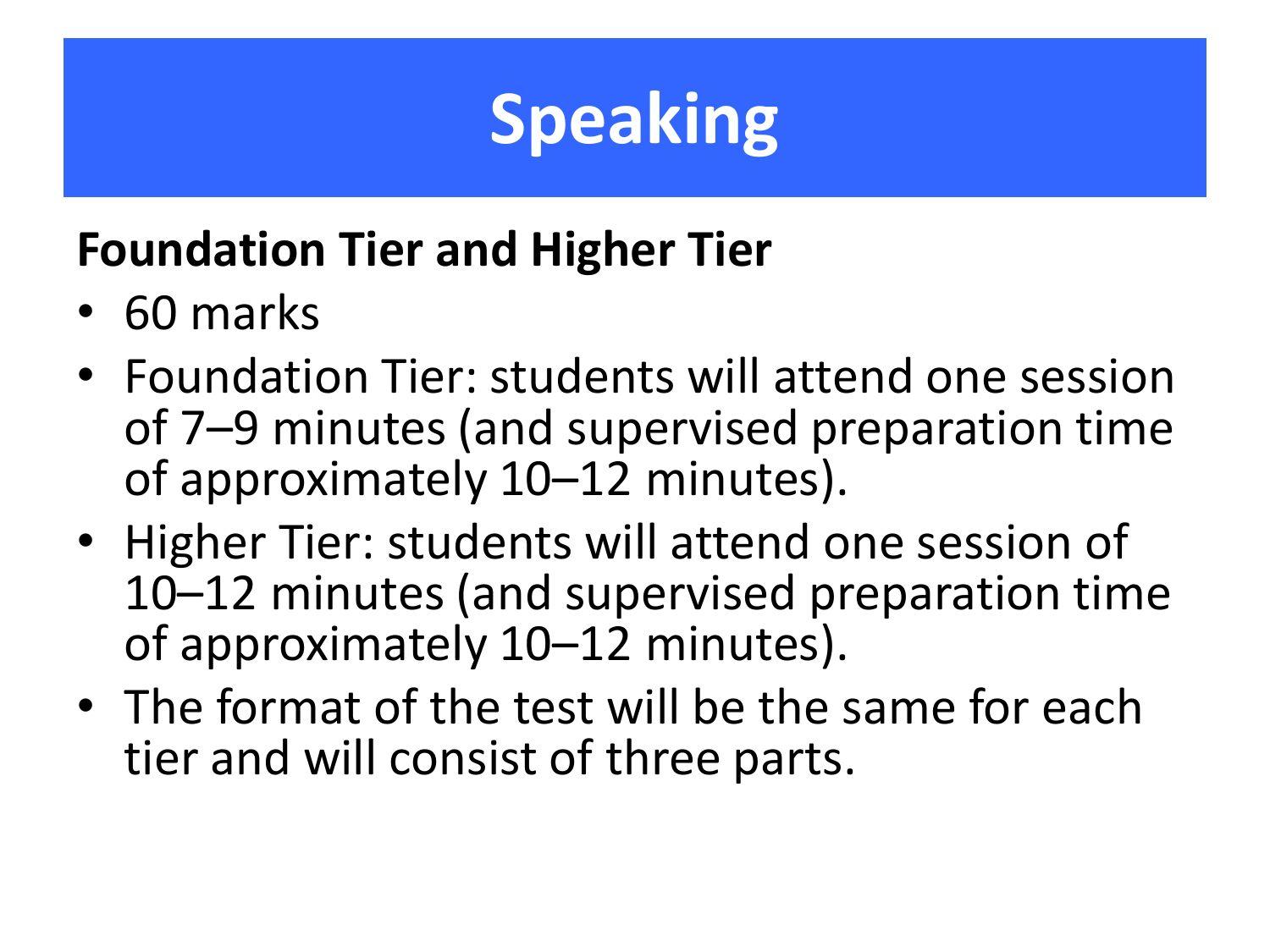## **Speaking**

- Role play (15 marks)
- Photo card (15 marks)
- General conversation (30 marks)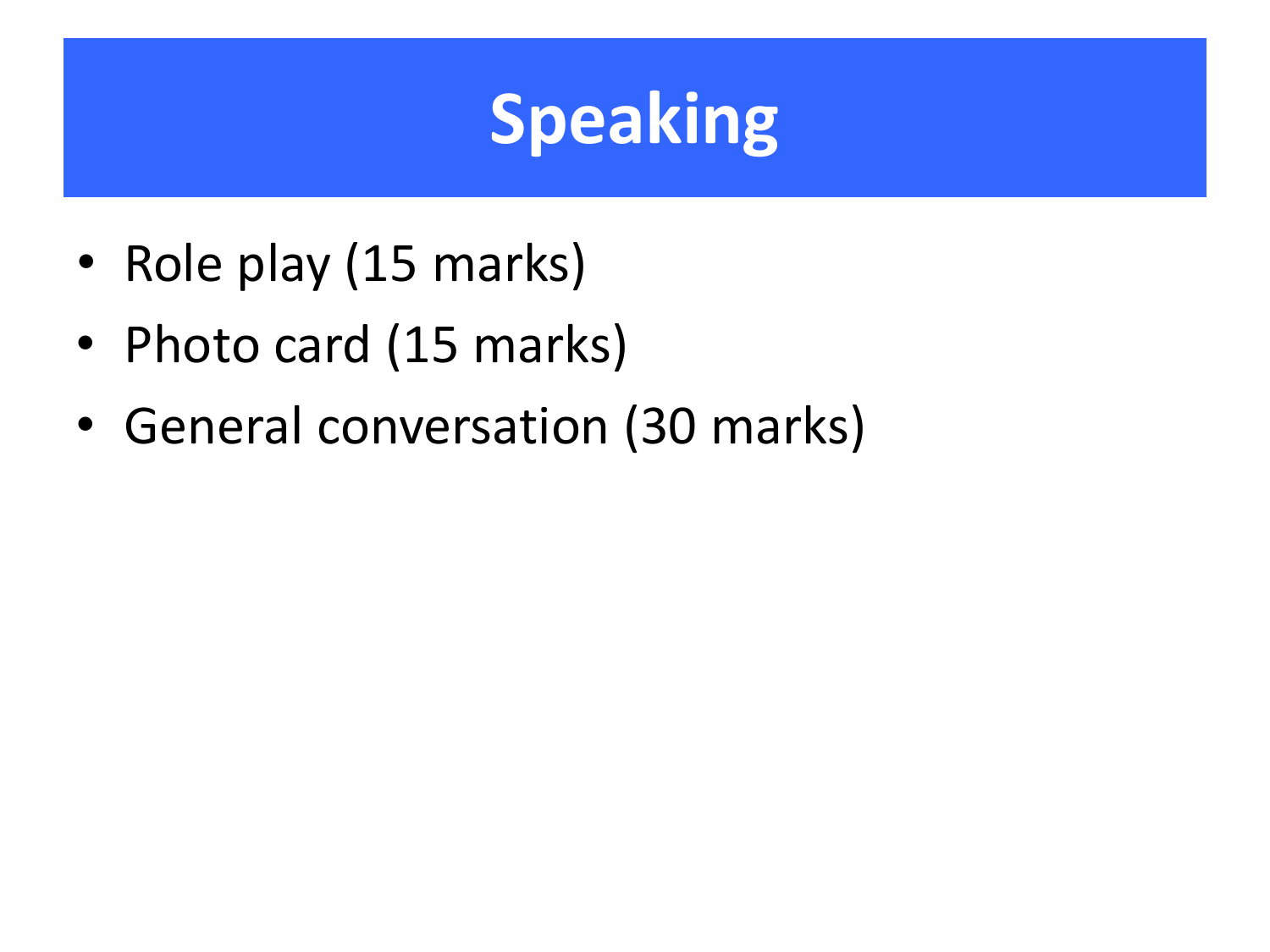## **Reading**

### **Foundation Tier** 60 marks; 45 minutes **Higher Tier** 60 marks; 1 hour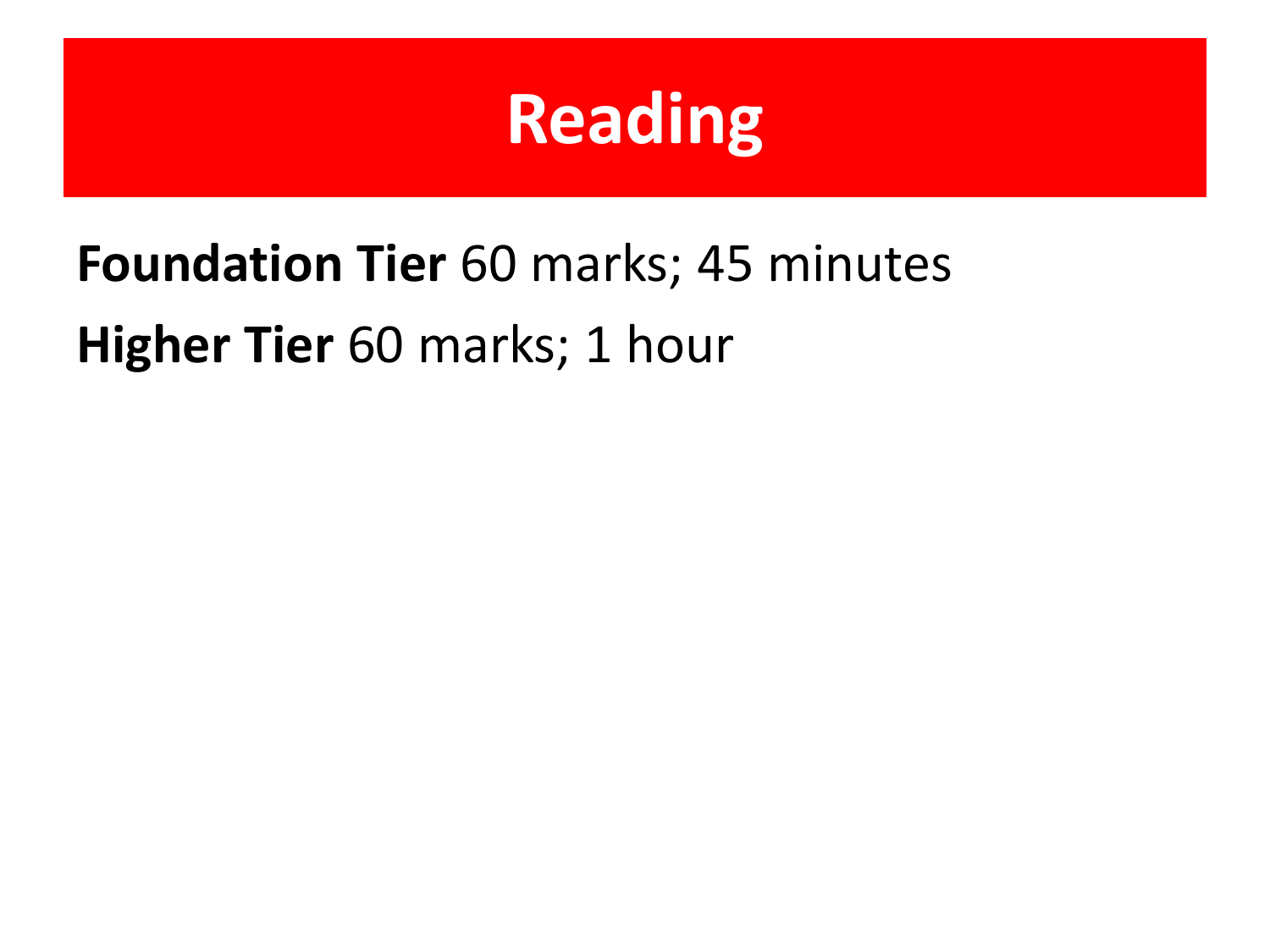## **Writing**

#### **Foundation Tier**

- 50 marks; 1 hour
- Students are required to write in French

#### **Higher Tier**

- 60 marks; 1 hour 15 minutes
- Students are required to write in French.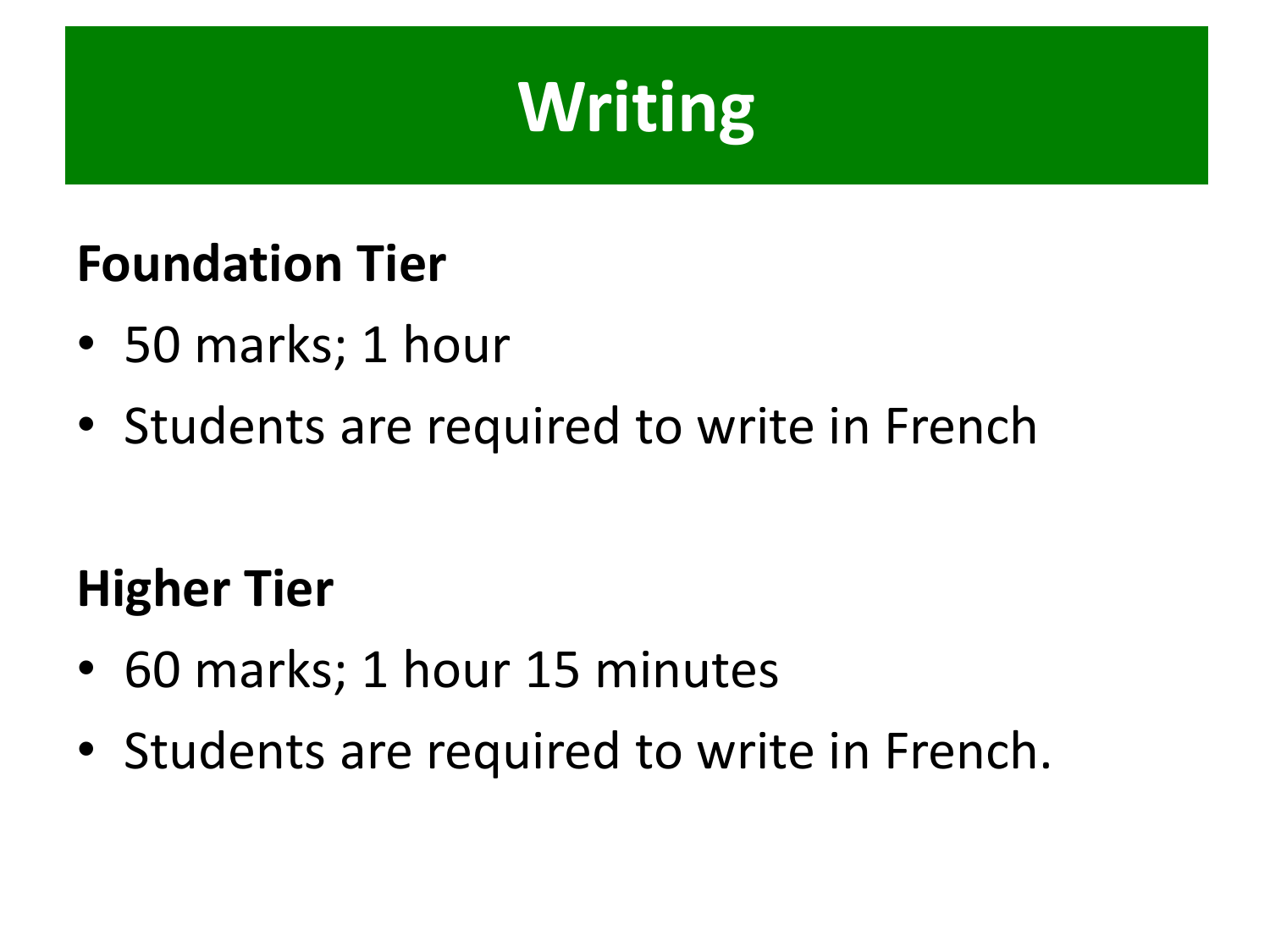### **What can you do to help at home?**

- **Speaking** help *see Louis year 10 speaking booklet posted on year 11 Teams*
- Encourage attendance to MFL clinic during the week in R16/R17
- **[Language gym](https://www.language-gym.com/)** (the Language Gym is ideal for independent learning because of the careful scaffolding and heavy recycling.)
- Change your NETFLIX setting to French or German with English subtitles to develop your **listening** skills.
- Encourage independent learning
	- Workbooks & Revision Guides *(£2.50 each)*
	- BBC Bitesize French
	- [Seneca](https://senecalearning.com/en-GB/) (free revision website)
	- [www.memrise.com](http://www.memrise.com/)
	- **[Quizlet](https://quizlet.com/)** ( **free website providing learning tools for students**, including flashcards, study and game modes.)
	- Kerboodle website (linked to our text book course)
	- Monsieur Magotte youtube channel [\(French guru\)](https://www.youtube.com/channel/UCrYLnDclG76STkE_OznEVVg)